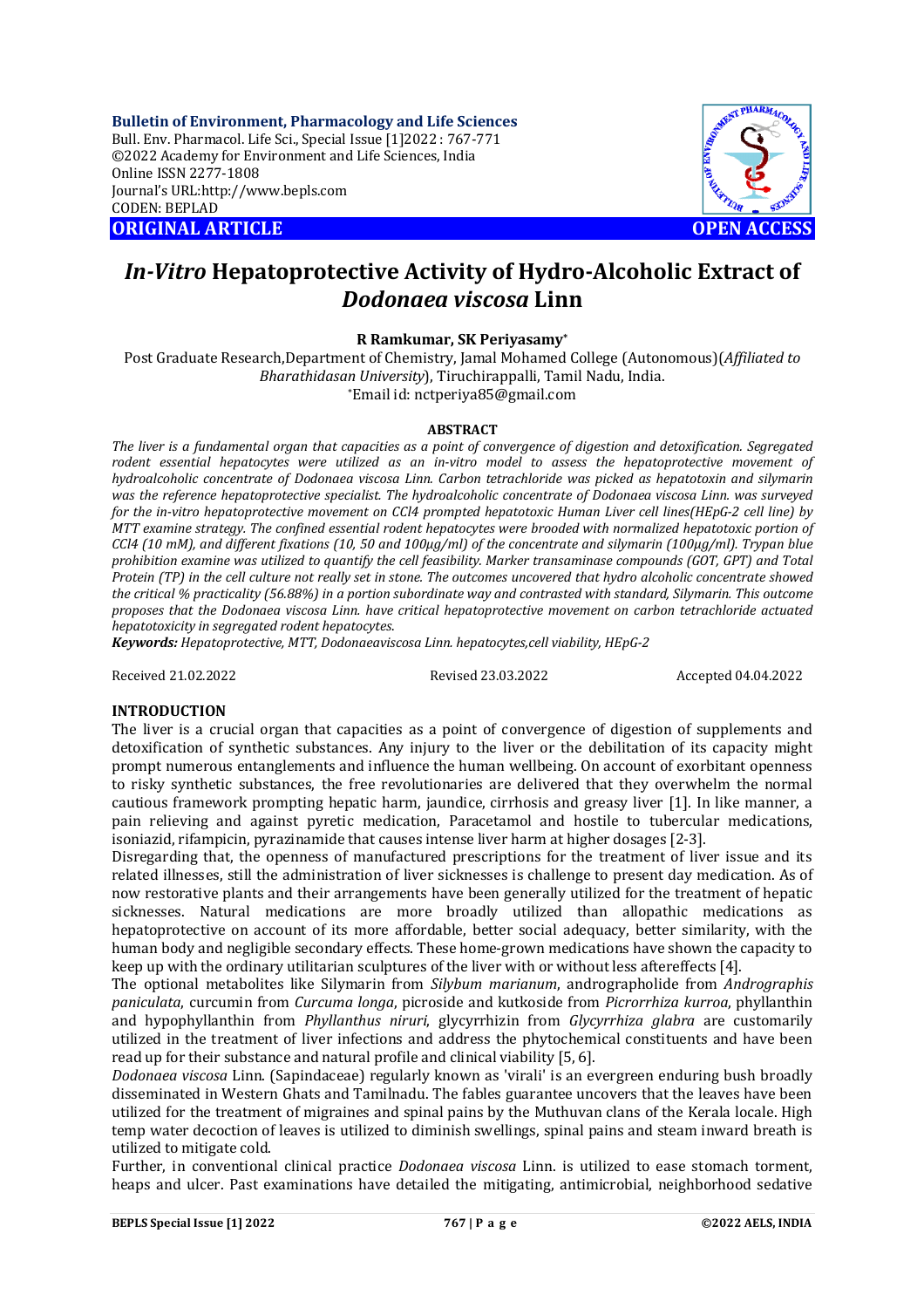and smooth muscle loosening up movement of *D. viscosa* [7, 8]. Thus, the current review was intended to assess the *In Vitro* hepatoprotective action of Hydro alcoholic concentrate of *D. viscosa* against carbon tetrachloride (CCl4) poisonousness by *In vitro* technique on a logical way is without a doubt persuading.

#### **MATERIAL AND METHODS**

All chemicals used were of analytical grade and procured from Sigma alrich and Fine Chemicals, Mumbai, India. Human hepatoma cell line (HepG2) was obtained from National Center for Cell Science (NCCS), Pune, India.

## **Plant Materials**

The leaves of Dodonaeaviscosa Linn. were gathered in the month August 2018, from Trichy, Tamilnadu, India. The plant material was recognized and verified by the botanist. The plant materials were dried under conceal, cut into little pieces, crushed utilizing a mechanical processor and went through 40 cross section sifter and put away in a sealed shut holder for additional utilization (9).

#### **Preparation of Plant Extracts (10)**

The powdered leaves of Dodonaeaviscosa Linn. were separated with hydro liquor at room temperature. Later comprehensive extraction, the dissolvable was gathered and separated. The dissolvable was concentrated under lessen tension at 50-55°C. The concentrated hydro liquor separates were kept in desiccators for additional utilization. The hydroalcoholic concentrate of Dodonaeaviscosa Linn. was evaluated for their in-vitro hepatoprotective movement on CCl4 inebriated Human typical liver cell lines (HEpG-2 cell line) by MTT Assay (11 - 18).

## **Cell Culture and Sub Culturing of Human Normal Liver Cell Lines**

Human typical liver cell lines (HEpG-2 cell line) were refined in DMEM medium Supplemented with 20% hotness inactivated FBS. To forestall the bacterial tainting anti-infection agents, Streptomycin and Penicillin were added. The way of life was cleaned by filtration utilizing 0.2 μm pore size cellulose acetic acid derivation channel. Sub refined is a course of moving few cells into another vessel. FBS was utilized for the appropriate development of Human typical liver cell lines. Trypsinisation is the most common way of utilizing trypsin, a proteolytic chemical what separates proteins to separate follower cells from the Vessels in which they are being refined. The cell lines were washed with PBS and the completely intersecting cells were trypsinised utilizing 500μl of trypsin for 3 minutes at 37oC. Later disaggregation the cell is moved to other carafe and enhanced with media, trypsinized (500μl of 0.025% Trypsin in PBS EDTA Solution) for 2 minutes and moved to T flagons in complete aseptic conditions.

#### **Preparation of Test Solutions**

Each weighed hydro alcoholic concentrate was broken up in refined DMSO and the volume was made up with DMEM enhanced with 2% inactivated FBS to get a stock arrangement of 1000 μg/ml fixation and cleaned by filtration. From this stock arrangement, three diverse lower weakening (250, 125 and 62.5 μg/ml) were ready (10).

## **Induction of CCl4 Hepatotoxicity**

Carbon tetra chloride was used to induce hepatotoxicity on human normal liver cell lines. Under asceptic conditions, the cells were treated with 0.1% CCl4.

#### **Procedure**

The monolayer cell culture was trypsinized and the cell count was acclimated to 1.0 x 105 cells/ml utilizing DMEM containing 10% FBS. 0.1 ml of the weakened cell suspension (roughly 10,000 cells) was added to each well of the 96 well microtitre plates. Later 24 h, when a fractional monolayer was framed, the supernatant was flicked off and washed the monolayer once with medium. To this, 100 microlitre of various test convergences of hydroalcoholic concentrate of D. viscosa was added separately on to the halfway monolayer in microtitre plates. The plates were then brooded at 370C for 3 days in 5% CO2 air, and minuscule assessment was completed and perceptions were noticed each 24 h span. Later 72 h, the test substance in the wells was disposed of and 50 microlitre of MTT in PBS was added to each well. The plates were delicately shaken and brooded for 3 h at 370C in 5% CO2 environment. The supernatant was taken out and 100 microlitre of propanol was added. Every one of the plates were delicately shaken to solubilize the shaped formazan. Then, at that point, the absorbance was estimated utilizing a microplate peruse at a frequency of 540 nm utilizing UV-apparent spectrophotometer. The CTC50 still up in the air from the portion reaction curve (7).

#### **Cytoprotective Effect**

The essential rodent hepatocytes hence acquired were utilized for concentrating on the cytoprotective movement of hydroalcoholic separate. Fixed number of hepatocytes (1×106 cells/ml) was hatched with various fixations (10, 50 and 100 μg/ml) of JG concentrates and hepatotoxin 10 mM poison (CCl4) in sterile test tubes. The above cell suspension was hatched for 3 hour and later 3hrs of brooding the cell reasonability was dictated by the trypan blue prohibition examine. Later wards cell suspension was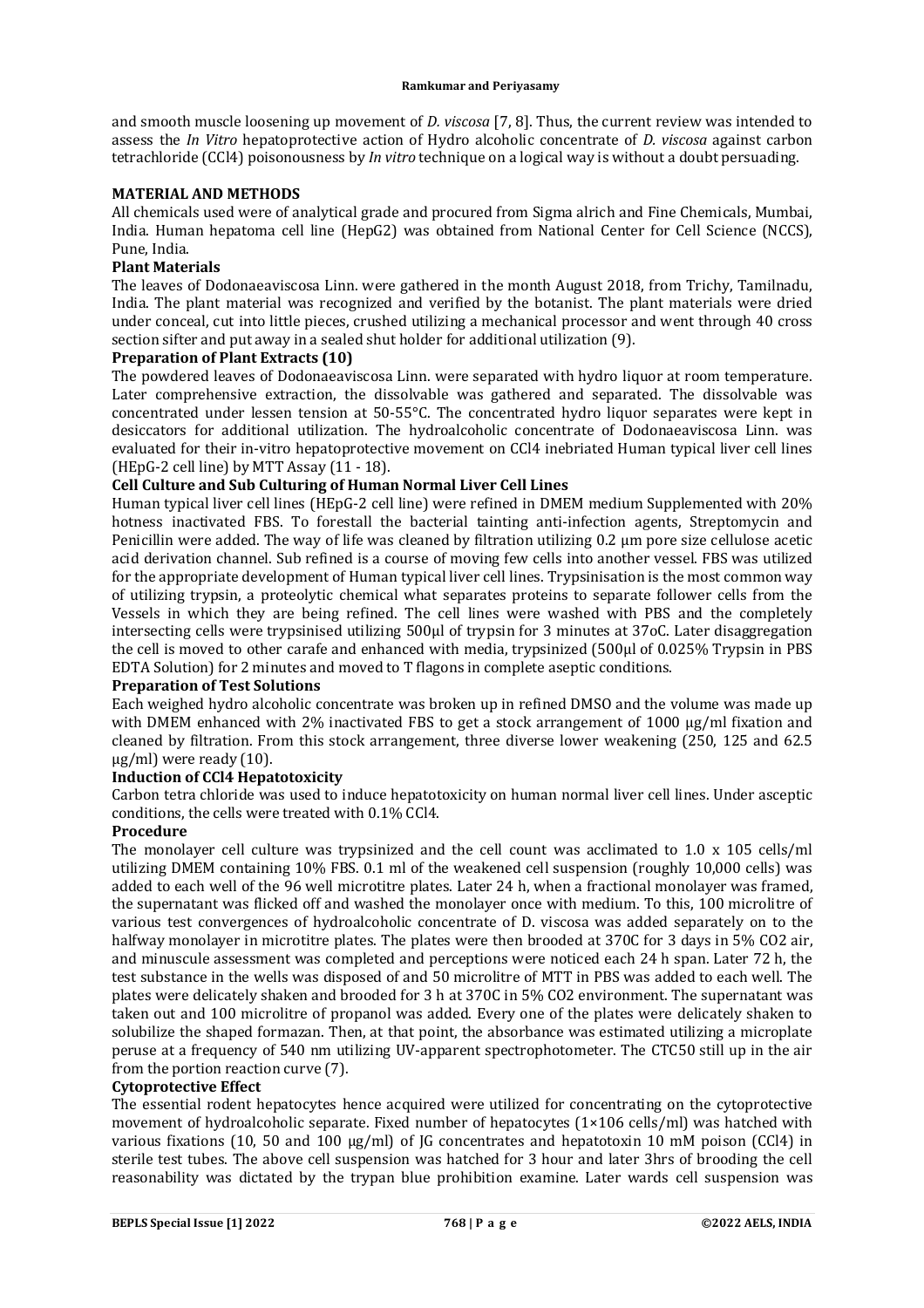centrifuged at low speed (2000 rpm) for 15 min. The supernatant arrangement was utilized for the assessment of marker catalysts like Glutamic Oxaloacetic Transaminase (GOT), Glutamic Pyruvic Transaminase (GPT) and Total Protein (TP). All judgments were done in Semi Auto analyzer (Microlab 300) utilizing Mark symptomatic packs. In the CCl4 control tubes media was added rather than extricate while in typical cylinders contains no CCl4. Silymarin (100μg/ml) was utilized as standard reference hepatoprotective.

## **Statistical Analysis**

All the data were presented as mean  $\pm$  SEM. Statistical analyses were performed by one way ANOVA followed by Newman-Keuls Multiple Comparison Test. Differences were considered statistically significant at the value of probability less than  $5\%$  (P < 0.05).

## **RESULTS**

*Dodonaea viscosa* Linn, inebriated human cell lines treated with hydroalcoholic extricate displayed the greatest % practicality (56.88%) on CCl4 incited hepatotoxic Human Liver cell lines. The rate practicality of control, CCl4, standard and hydro alcoholic of *Dodonaea viscosa* Linn. bunches were recorded in table 1. Every one of the outcomes got were contrasted and the standard medication, silymarin.

Table: 1. Hepatoprotective effect of hydroalcoholic extract of *Dodonaea viscosa* Linn. on CCl4 induced heptotoxic HepG-2 cell line

| S.No. | Extract tested         | Test Conc. (µg/ml) | Absorbance | % Viability         |
|-------|------------------------|--------------------|------------|---------------------|
|       | Control                |                    | 1.182      |                     |
| 2     | Carbon tetrachloride   | 0.1                | 0.198      |                     |
| 3     | Standard (Silymarin)   | 200                | 1.196      | $93.42 \pm 1.26$ ** |
|       |                        | 400                | 1.152      | 94.51±4.24**        |
| 4     | hydroalcoholic extract | 250                | 0.668      | 56.88±6.14***       |
|       |                        | 125                | 0.584      | 43.50±1.82**        |
|       |                        | 62.5               | 0.322      | 12.60±3.32**        |

Significant at\*P <0.001 compared to control group; \*P <0.05, \*\*P <0.01; \*\*\*P <0.001 compared to CCl4 group.

The cytoprotective impact of hydroalcoholic concentrate of Dodonaeaviscosa Linn is portrayed in table 2. Detached rodent hepatocytes brooded with 10mM CCl4 brought about enlistment of critical (P<0.05) sub maximal poisonousness, a height around 141.45% and 216.62% of GOT and GPT level are noticed individually upon inebriated with CCl4. Disengaged rodent hepatocytes pretreated with hydroalcoholic concentrate of Dodonaeaviscosa Linn in the centralization of 10-100 μg/ml showed a moderate defensive impact by reestablishing the suitability of hepatocytes (10.81-22.82%), TP content (23.76-28.73%), GOT (14.04-32.84%) and GPT (19.75-30.52%). The most extreme huge (P<0.05) hepatoprotective movement was seen at 100 μg/ml focus while no/least action was delivered at 10 μg/ml fixation. The reference standard medication silymarin showed great hepatoprotective impact by reestablishing practicality (81.92%), GOT (92.52%), GPT (77.21%) and TP (78.48%).

Table: 2. Effect of hydroalcoholic extract of *Dodonaea viscosa* Linnon CCl4 induced hepatotoxicity in

| isolated rat hepatocytes |                    |                     |                   |                    |  |  |  |
|--------------------------|--------------------|---------------------|-------------------|--------------------|--|--|--|
| <b>Treatment</b>         | Viable cell (%)    | $GOT$ (IU/L)        | <b>GPT IU/L</b>   | TPg/dl             |  |  |  |
| Normal                   | 95.66±0.88         | 64.33±0.33          | 94.33±0.33        | $0.91 \pm 0.025$   |  |  |  |
| CCl4 Control             | 29.57±0.50         | 155.33±0.88         | 298.67±1.20       | $0.43 \pm 0.015$   |  |  |  |
| Silymarin $100 \mu g/ml$ | 85.05±0.58**       | 72.00±1.53*         | 143.33±1.45*      | $0.81 \pm 0.019**$ |  |  |  |
|                          | (81.92)            | (92.52)             | (77.21)           | (78.48)            |  |  |  |
| Hydroalcoholic extract   | $25.33 \pm 1.20$   | 144.33±1.20*        | $260.33 \pm 1.33$ | $0.39 \pm 0.015$   |  |  |  |
| $10 \mu g/ml$            | $(-6.38)$          | (14.04)             | (19.75)           | (-8.27)            |  |  |  |
| Hydroalcoholic extract   | $37.33 \pm 0.67**$ | $134.67 \pm 1.45^*$ | 245.66±1.45*      | $0.54\pm0.014**$   |  |  |  |
| $50 \mu g/ml$            | (10.81)            | (22.87)             | (26.94)           | (23.76)            |  |  |  |
| Hydroalcoholic extract   | 44.33±0.88**       | $126.33 \pm 0.67$ * | 238.33±1.35*      | $0.56 \pm 0.018**$ |  |  |  |
| $100 \mu g/ml$           | (22.82)            | (32.84)             | (30.52)           | (28.73)            |  |  |  |

Data represents the Mean±SEM of three values, JG: Justiciagendarussa extract.

\*Significant reduction compared to hepatotoxin (CCl4) (*P* < 0.05).

\*\* Significant increase compared to hepatotoxin (CCl4) (*P* < 0.05)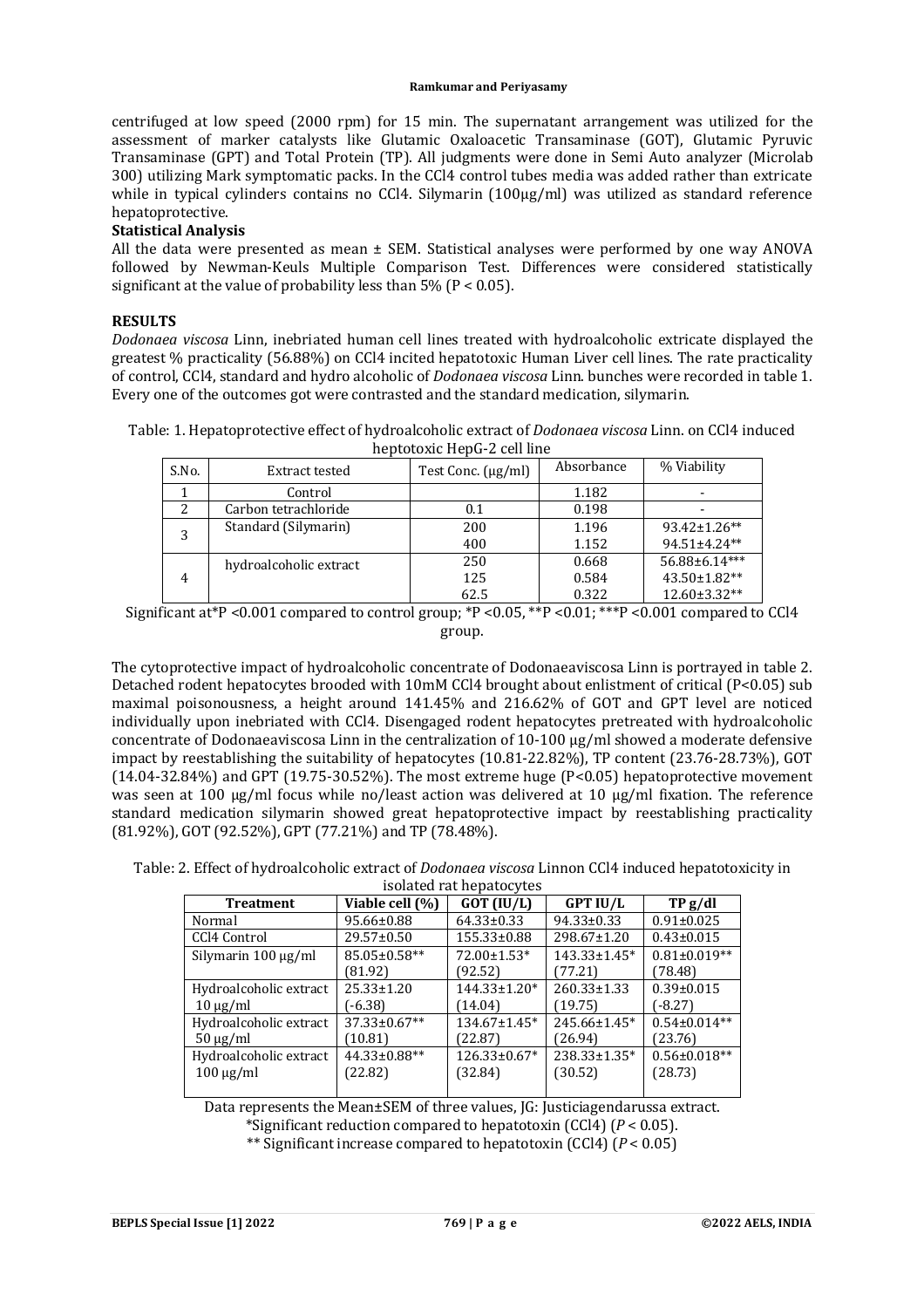#### **DISCUSSION AND CONCLUSION**

The liver is one of the most crucial organs in the body and principally capable in the guideline of assorted cycles. Liver cells are harmed because of the consistent openness of poisons and medications, ongoing liquor utilization and organisms which influence the human wellbeing. In excess of 700 mono or polyhome grown arrangements as decoction, color, tablets and case are accessible as hepatoprotective with or without market norms.

The current study was performed to survey the hepatoprotective movement in segregated rodent hepatocytes against carbon tetrachloride actuated intense hepatic injury. CCl4 initiated hepatic injury is normally utilized as a trial technique for the investigation of hepatoprotective impact of restorative plants. The hepatotoxicity instigated by CCl4 is because of its metabolite CCl3\*, a free extreme that ties to lipoprotein and prompts peroxidation of lipids of the endoplasmic reticulum (19).

The capacity of a hepatoprotective medication to lessen the harmful impacts, or to save the typical hepatic physiological instruments which have been upset by a hepatotoxin, is a record of its defensive impacts. In spite of the fact that transaminase chemicals levels are not an immediate proportion of hepatic injury, they show the situation with the liver. The bringing down of marker liver compounds is an unequivocal sign of hepatoprotective activity of the medication. The transaminase compounds GOT and GPT levels are solid markers of liver capacity (20).

The previous finding gives solid proof and started the examination work with the theory that Dodonaeaviscosa Linn additionally may display hepato defensive movement. The outcomes uncovered the very that cell which are pretreated with extricates showed an increment in rate reasonability when contrasted with non-treated CCl4 inebriated cells in a portion subordinate way. Inebriated human cell lines treated with hydroalcoholic separate displayed the greatest % suitability (55.57%) at a convergence of 250 μg/ml on CCl4 incited hepatotoxic Human Liver cell lines. No brief % suitability was seen in the inebriated human cell lines treated with ethyl acetic acid derivation and pet ether extricates at the different focus utilized. Every one of the outcomes acquired were contrasted and the standard medication, silymarin.

Confined hepatocytes have become important devices to assess the conceivable defensive impact of medications in the new past. The methods for high return disengagement of rodent hepatocytes are made it as helpful model (21). Hepatotoxin like CCl4, paracetamol, thioacetamide and so forth have been displayed to bring about the decrease of cell feasibility just as rise in marker proteins, comparative changes in the current review affirms these progressions and shows palatable normalization of our detachment and culture strategy. In the current review, the hepatotoxin utilized lessens cell feasibility conceivably because of injury to plasma layers of hepatocytes bringing about the spillage of cell chemicals. Brooding of segregated hepatocytes with hydroalcoholic concentrate of *Dodonaea viscosa* Linn tolerably reestablished their feasibility just as adjusted biochemical boundaries actuated by hepatotoxin.

In this study, we have noticed huge poisonousness later 3hr brooding with hepatotoxin. The hydroalcoholic concentrate of Dodonaeaviscosa Linn at the portion of 100 μg/ml has delivered huge (P<0.05) assurance against CCl4 initiated hepatotoxicity, but the hydroalcoholic concentrate of *Dodonaea viscosa* Linn has shown no defensive impact at 10 μg/ml focus. It very well might be conjectured that, the flavonoids, which are available in JG remove, could be considered liable for the hepatoprotective action.

#### **ACKNOWLEDGEMENT**

This paper and the examination behind it would not have been imaginable without the remarkable help of my Principal, Head of the Department, Supervisor, Co-supervisor, Colleagues, Parents, Friends. Every one of them excitement, information and demanding scrupulousness has been a motivation and kept my work on target to the last draft of this paper.

## **CONFLICT OF INTEREST**

There is no conflict of interest.

## **FUNDING SOURCE**

There is no funding source.

#### **REFERENCES**

- 1. Nandhini, R., Jeyadoss, T., and Velavan, S.,(2014). In-vitro hepatoprotective activity of Aplotaxisauriculata inhepatocytes, Int J Pharma Bio Sci. 5 (3) 840-846.
- 2. Beena, P., Purnima, S., and Kokilavani, R., (2011). In-vitro hepatoprotective activity of ethanolic extract ofColdeniaprocumbens Linn., J Chem Pharm Res 3 (2) 144-149.